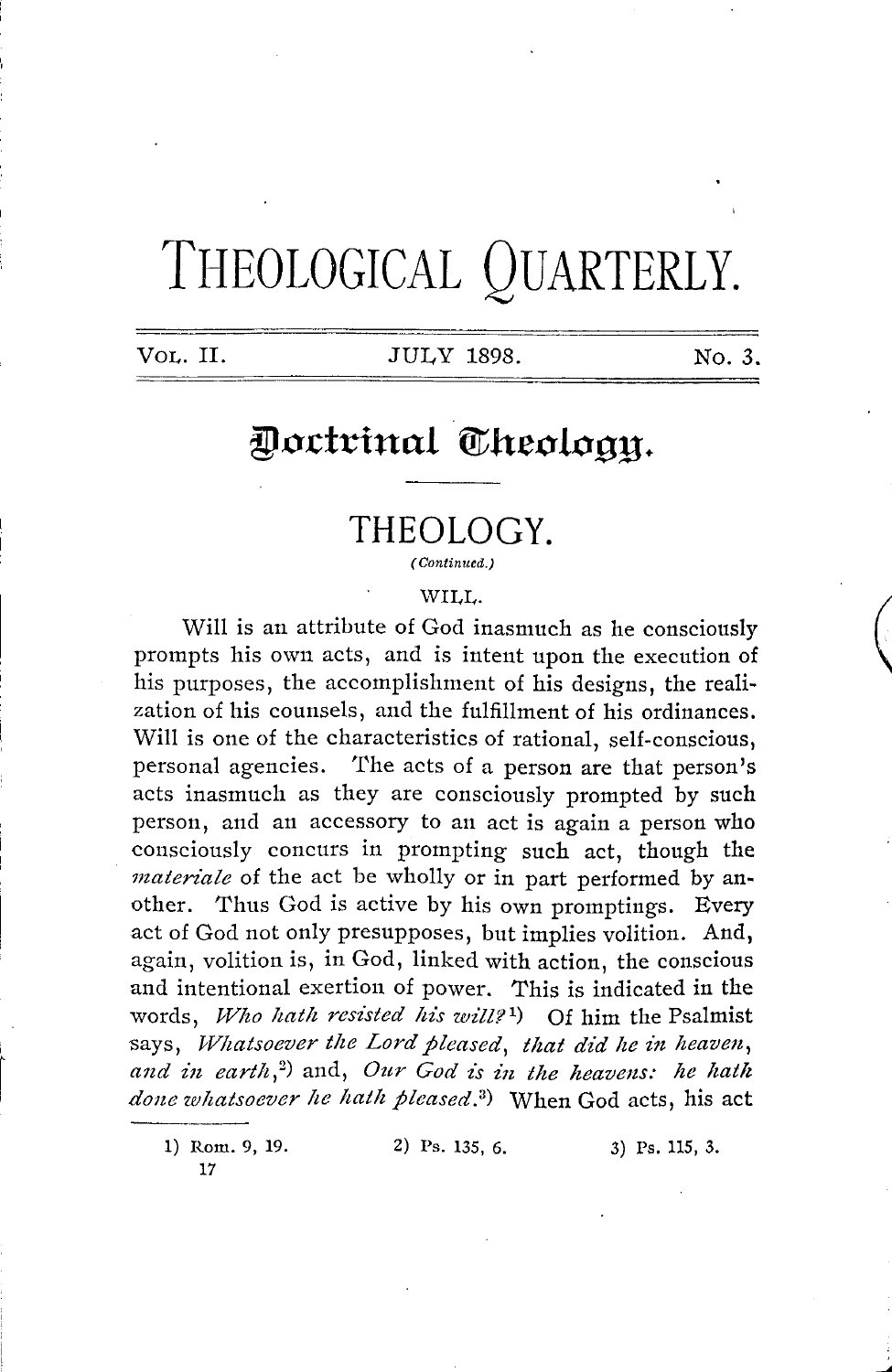# Gxegetical Theology.

# THE PROOF TEXTS OF THE CATECHISM WITH A PRACTICAL COMMENTARY.

#### GENERAL REMARKS.

Proof texts, in a Catechism, serve a twofold purpose. In the first place, they are adduced as *sources* from which the various points of doctrine exhibited in the questions and answers of the catechism are drawn. Then, again, inasmuch as catechisms present these doctrines in terms chosen and arranged by the authors of such catechisms, the texts are added with a view of showing that these statements of doctrine are in full agreement with the *norm* of Christian doctrine, the holy Scriptures. As these texts, or many of them, are to be memorized by the catechumens, they should not be longer than is necessary for a complete statement of the point or points they are to substantiate. But their brevity does not render them unavailable for their purpose in the catechism; for every plain statement of Scripture is "Scripture" that "cannot be broken,"<sup>1</sup>) and "profitable for doctrine."<sup>2</sup>) Besides, the catechetical instructor is not, in his exposition of the texts, enjoined from entering upon the context and turning its light upon the words adduced in the book; on the contrary, remembering that the exposition and application of the proof texts is the more important part of his work, he will feel thoroughly prepared for his lesson only after careful exegetical preparation for this part of his task. It may be needless to say that we do not think of recommending or inculcating a learned grammatico-

 $\mathfrak{f}$ 

l,

1) John 10, 35. 2) 2 Tim. 3, 16.

*/* 

 $\sum_{i=1}^{n}$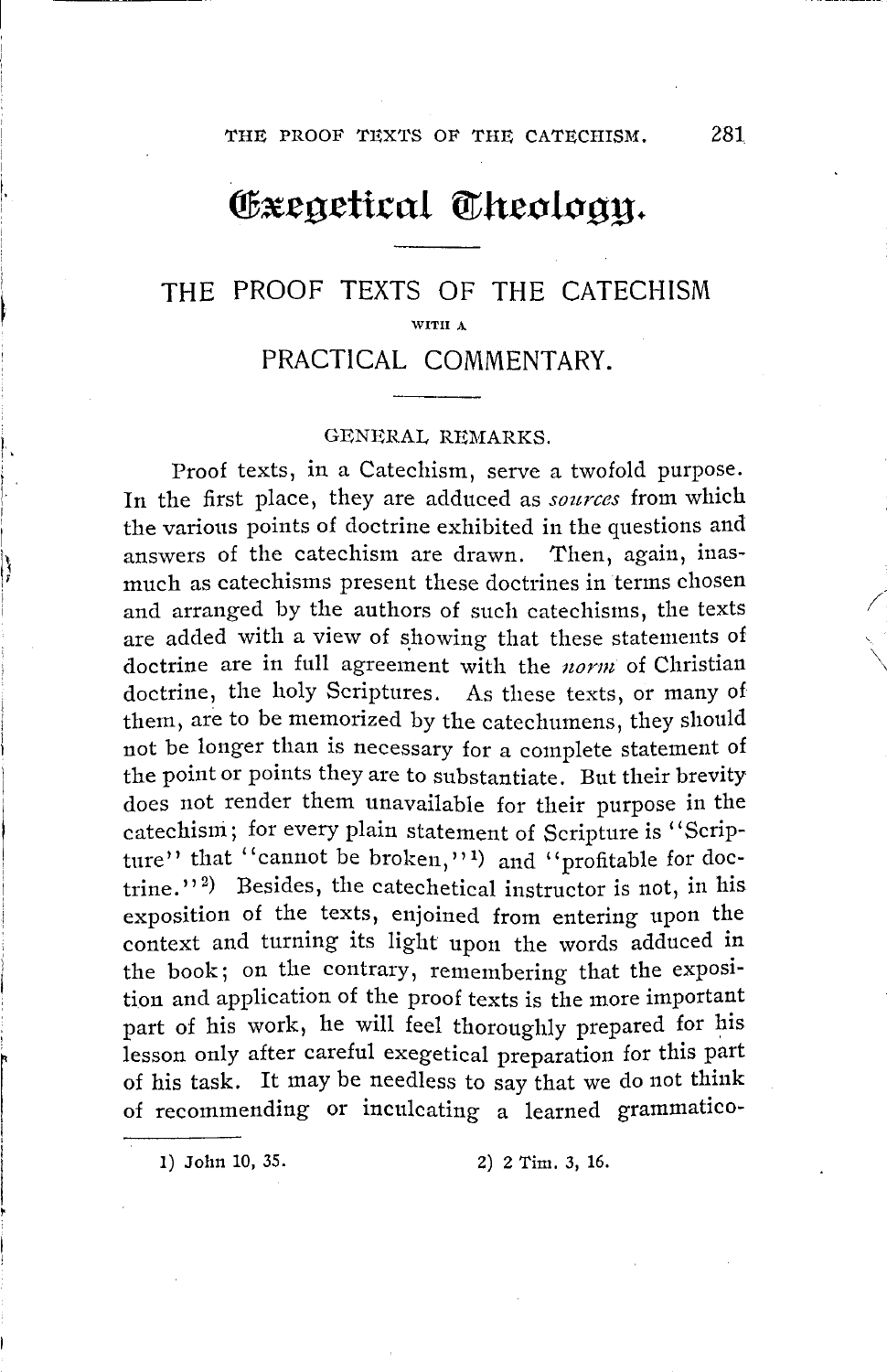historical and theological exegesis before a class of catechumens. But we do recommend a thorough exegetical study of the texts as essential to thorough *preparation* for the work in the class room, and the desire to be of some assistance toward such preparatory work in the minister's study prompts us to offer the following specimens.

# **Introduction.**

1 Pet. 2, 2: *As newborn babes, desire the sincere milk* of the word, that ye may grow thereby.

'I'hese words are addressed to Christians, 1) who were born again by the word of  $God, <sup>2</sup>$  which by the gospel is preached to them. 3 ) In view of this new birth, they are called *newborn babes,* who have recently entered into spiritual life, not, however, that they should remain babes, but that they should grow. The proper nourishment of a babe, without which it will not grow, but pine away and perish, is milk, and young babes crave that nourishment and eagerly accept the offered breast. And the proper food whereby the spiritual children of God may be nourished and strengthened and preserved and increased is, of course, *spiritual.* Thus Luther correctly understands the Greek *λογικόν*, when, in his commentary published in 1539, he says: '' *Das sind abermal*  verblümte Worte; denn er meinet nicht leibliche Milch ..., sondern saget von einer andern Milch, die da vernünftig ist, das ist, geistlich, die man mit der Seelen schöpfet, die das *Herze muss saugen*,"<sup>4</sup>) i. e., "These are, again, figurative words; for he does not speak of material milk, but of another kind of milk, which is logical, that is, spiritual, which is taken with the soul and sucked with the heart." The English Bible, rendering *loraby* "of the word," while it fails in the interpretation of the adjective, gives a correct

<sup>1) 1</sup> Pet. 1, 1. 2. 1) 1 Pet. 1, 1. 2. 2) 1 Pet. 1, 23. 3) 1 Pet. 1, 25.<br>4) Erl. ed. 51, p. 65. The adjective  $\lambda_{OYKp}/c$  is employed in the sample

sense, Rom. 12, 1. The adjective *λογικός* is employed in the same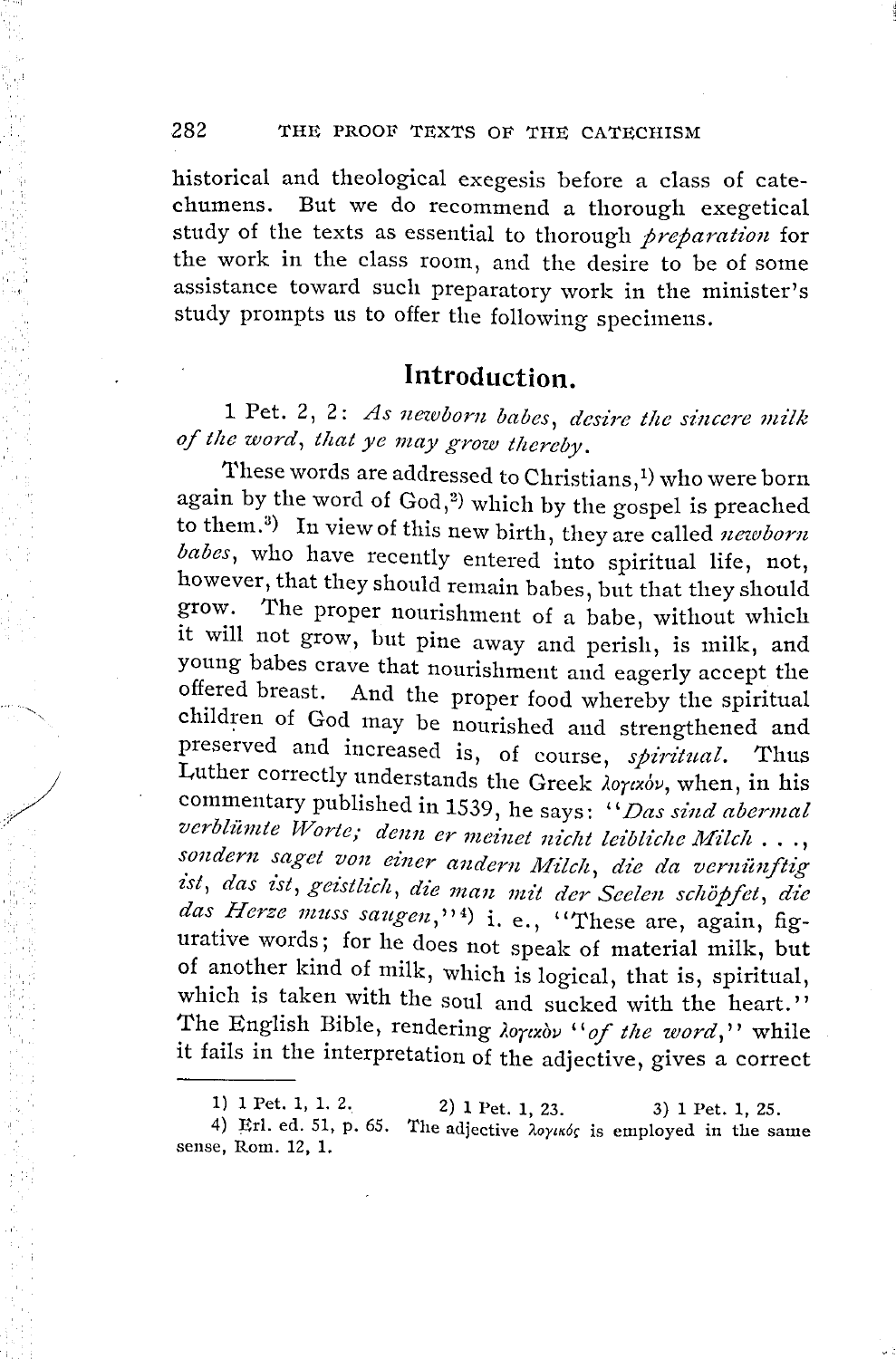comment, stating properly what the figurative term,  $\lambda$ orexov rála, *spiritual milk*, *implies*; for this food of the children of the Spirit is indeed the word of God.<sup>1)</sup>

But the apostle adds another adjective,  $\tilde{a}$ *dolov, sincere, imadztlterdted.* 'I'hus St. Paul warns the Christians against those who *corrupt tlze word of God. 2 )* False doctrine does not come alone, but as an adulteration of sound doctrine, and is all the more dangerous as it comes with the appearance of milk, the proper spiritual food of God's children.

The pure, sincere milk of divine truth is what St. Peter would have us *desire,* as a sucking child eagerly craves its mother's breast, and drinks until its hunger is appeased, and craves again after a few short hours. So we, likewise, should seek with eagerness the spiritual milk of the word, largely and frequently partaking thereof.

And this do, says the apostle, *that ye may grow thereby*. By *Iva* he indicates that our spiritual growth should be not only a consequence, but an end and purpose of our craving for and partaking of the spiritual food prepared for us in the word. And when he says  $\partial \nu \alpha v \tau \tilde{\omega}$ , he says more forcibly than he would by  $\partial t' a \partial \tau o \tilde{\nu}$ , that the word is not only the means *whereby*, but the power *wherein* we should grow into spiritual maturity.

This text, then, should be made to furnish; at the very outset of this course of instruction an exhortation and admonition to the catechumens that they would earnestly and assiduously and with the proper end and aim apply themselves to the study of this compend of Christian doctrine, the Catechism.

2 Pet. 1, 21: *Holy men of God spake as they were* moved by the Holy Ghost.

This text is a part of the *dictum ciassicuni* beginning with v. 19 and asserting the firmness or reliability of the divine word of Scripture by emphasizing the fact that it is

1) 1 Cor. 3, 1. 2. Hebr. 5, 12-6, 2. 2) 2 Cor. 2, 17.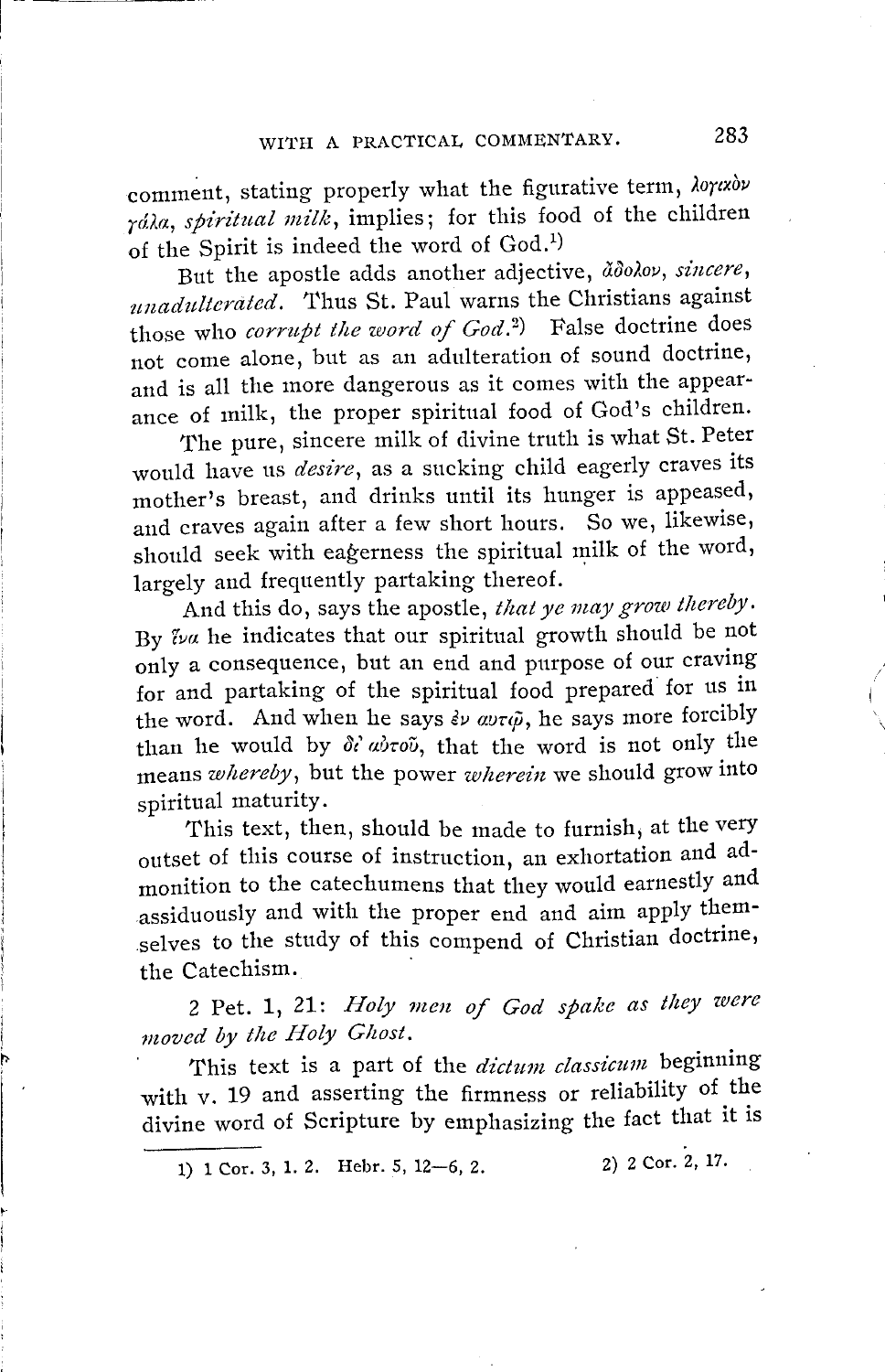the word not of man, but of God. The English Bible fails to indicate the emphasis which, in the original, lies on the. words *bπο πνεύματος αγίου, by the Holy Ghost*. These words, which, in the translation, occupy the last place, the place which they would also occupy in Greek if they were not emphasized, are placed first in the original, even before the verb,  $\varphi$ *epoperot, moved, driven.* What the apostle would inculcate is that the word of Scripture is not human but divine, the word of GOD. The holy men of God, holy and men of God as they were, were not the authors of this word of prophecy. T'hey wrote not under the promptings of their holiness or godliness; they were *driven* to write what they wrote, as ships are driven by the wind that swells their sails;<sup>1</sup>) and he who drove, impelled them, was God, the Holy Ghost. And when the apostle says  $\partial \Omega$ ding  $\partial \alpha v$ , he thereby refers not to the thoughts only to which they gave utterance, which he might have done by  $\zeta \wedge \zeta$  but to the *words* they pronounced and the sounds of which those words consist, or the characters representing those sounds. They are called *holy* men of *God*, because they were the instruments of God, and the emphasized words indicate that it was the Holy Ghost who used them as his instruments, as by and through them he gave utterance to the words of prophecy, which were not their own but his own.

2 Tim. 3, 15-17: And that from a child thou hast known the holy scriptures, which are able to make thee wise unto salvation through faith which is in Christ Jesus. All scripture is given by inspiration of God, and is profitable *for doctrine, for reproof, for correction, for instruction in*  for doctrine, for reproof, for correction, for instruction in<br>righteousness; that the man of God may be perfect, thor-<br>exable farmicled surtable *oughly furnished unto all good works.* 

,,·' /

This text is not here quoted for the purpose of inculcating the early training of children in the nurture and ad-

<sup>1)</sup> Thus  $\phi\ell\rho\epsilon\sigma\vartheta a\iota$  is said of a ship driven by the wind, Acts 27, 15.17.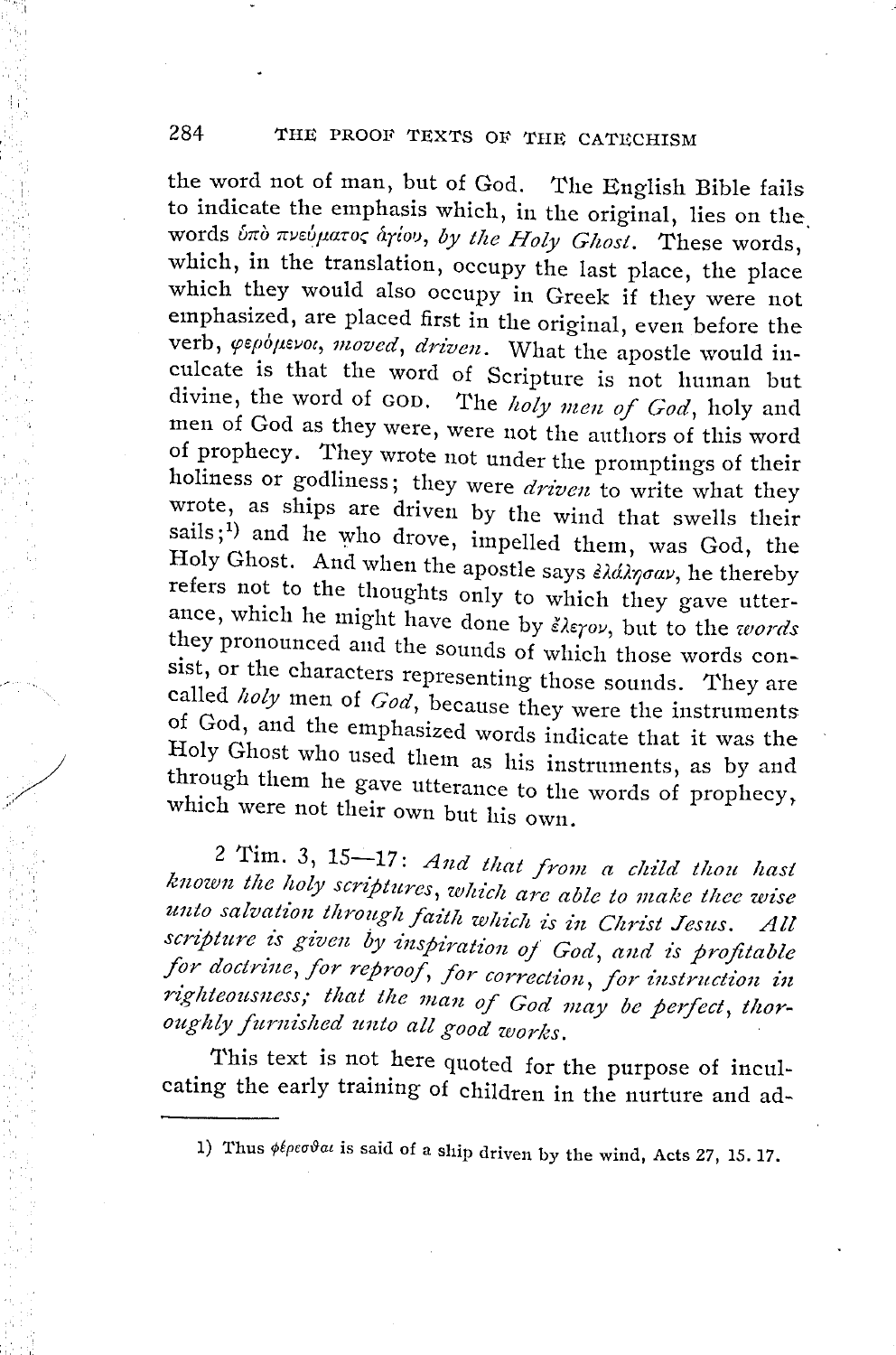monition of the Lord, though that may be incidentally pointed out as implied in the opening words of v. 15. What the words here quoted should teach is the nature and use of the holy Scriptures. The term  $\tau \dot{a}$  *lepa rpdunara, the !zoly writings,* is used only here to denote the Old Testament Scriptures, the more common terms being  $\eta$  *roach*, *fl/ 7pacpaf.,* or *at rpacpa, r1.7f.w.* The form *rr1 fopr1 7pdµµaw.* is more expressive of the nature of the holy books as a revelation of God laid down in *written characters, 7pdµµara,*  as distinguished from spoken words, and by the article,  $\tau d$ , these writings are presented as a fixed quantity, the books which were known and acknowledged as *the holy writings.* The adjective, *fepa*, denotes a relation to God, and distinguishes these writings from secular literature. But while these books may be termed *holy* in various respects, as to their contents and purposes, they are related to God in a peculiar way indicated by another adjective, */),einrvwuro,,* v. 16.

The English Bible correctly renders  $\vartheta$ *eorvevoros, given by inspiration of God,* Luther, *uon Gott eingegeben.* The two versions disagree as to the syntactical relation of the adjective, the English Bible taking it as the predicate of the subject,  $\pi\tilde{a}\sigma a \gamma\rho a\varphi\dot{\gamma}$ , and supplying the copula accordingly: All Scripture *IS given by inspiration of God*; while Luther takes  $\vartheta$ *somvevoroc* as the attribute of  $\pi \tilde{a} \sigma \alpha$  *roach* and, making πάσα γραφή θεόπνευστος the subject, and *ώφελιμ*ός, etc., the predicate, supplies the copula after *{)eorrveuuroc;* and translates: *Alle Schrift von Gott eingegeben* IST *uütze*, etc. <br>Either construction is grammatically admissible. But as Either construction is grammatically admissible. the divine inspiration of the Scriptures was not at issue, and the apostle evidently means to state more explicitly than in the previous verse the *use* of the holy Scriptures, Luther's construction would seem to deserve the preference. The *xαl* before *ώφελιμός*, which neither version has noticed, must then be given by *also,* and we would translate, *All Scripture*, given by inspiration of God, is

'~

*I*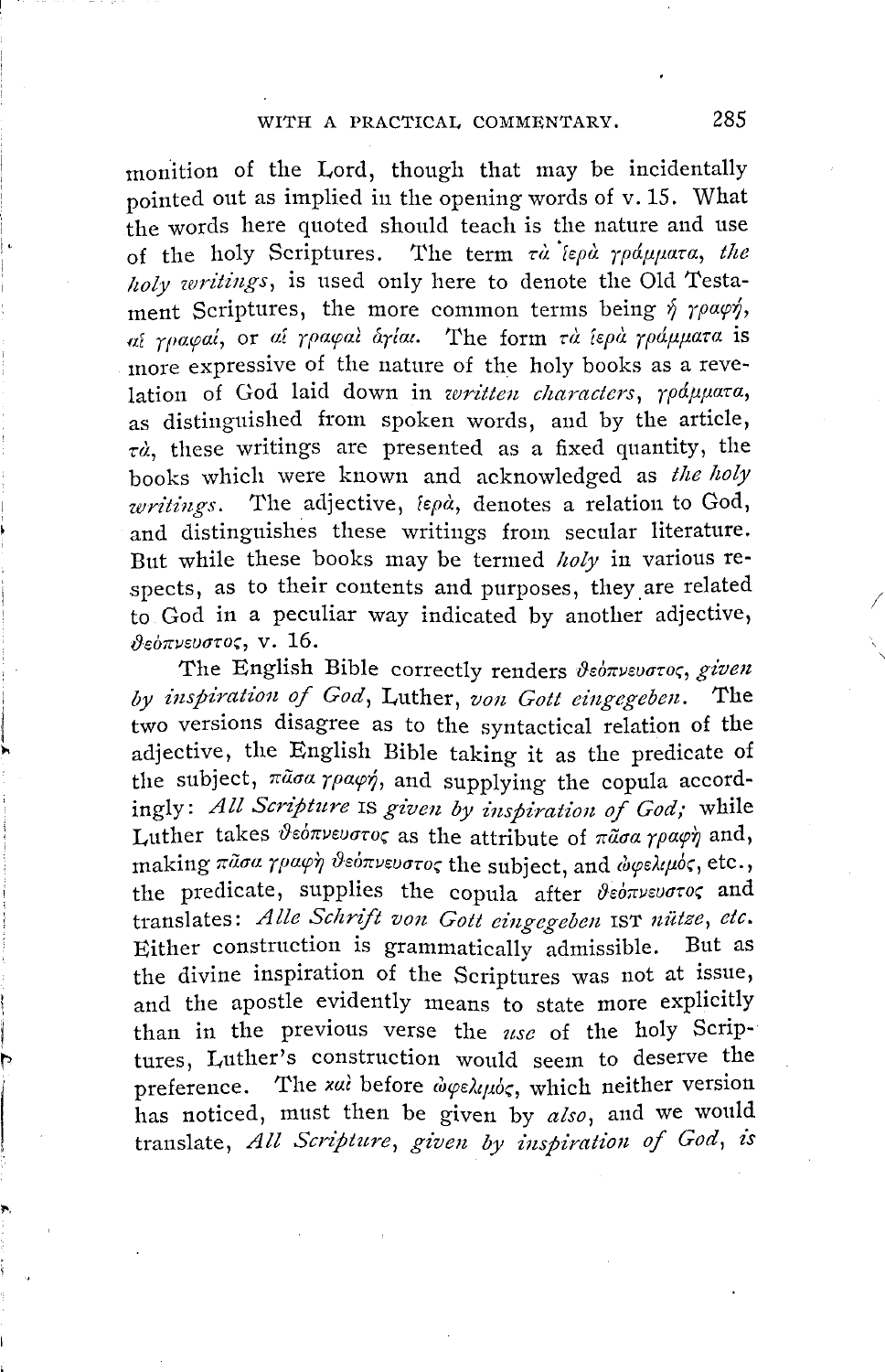*also profitable,* etc. Since, however, what is an attribute of a thing can also be predicated of that thing, the text teaches the divine inspiration of all Scripture, whether θεόπνευστος be attributively or predicatively construed, just as holiness is ascribed to the church, whether we say, the church is *holy*, or, the holy church.

The words  $\pi\tilde{a}\sigma\alpha\gamma\rho\alpha\varphi\gamma$  are in both translations correctly rendered, all Scripture, alle Schrift; for the entire Scripture, die ganze Schrift, would be  $\pi \tilde{a}$ oa  $\tilde{\eta}$   $\gamma \rho a \varphi \eta$ . But if whatever is holy Scripture is given by inspiration of God, then the entire Scripture is thus given. There is, however, a significance in  $\pi \tilde{a} \sigma a \gamma \rho a \varphi \dot{\gamma}$  which would not be found in  $\pi \tilde{a} \sigma a \dot{\gamma}$ *rpacp1.* The latter form, *tlte wltole Scripture,* would be understood to refer to the body of the Old Testament Scriptures as it was then in the hands of the Jews and had been known to Timotheus from his youth as  $\hat{\eta}$   $\gamma \rho \alpha \varphi \hat{\eta}$ . All Scripture,  $\pi\tilde{a}$ *aa rpacp*, says more; it includes not only the Scriptures that had been handed down, Moses and the Prophets, but also the Scriptures that were then being given by inspiration of God through the Apostles and Evangelists. Scripture (Old and New), *whatever is Scripture given by*  inspiration of God, is also profitable, etc.: this is what the apostle here says.

Of the *purposes* of Scripture, the apostle here teaches that it is profitable, 1, *for doctrine,* i. e., to teach, to communicate truth to such as would or should learn and know the truth, to give knowledge of those things which are therein set forth; Rom.  $15, 4; -2, for$  *reproof*, i. e., to convict sinners of their sinfulness and the erring and gainsaying of their error; Tit. 1, 9. 13. 1 Tim. 5, 20. Tit. 2, 15;  $-3$ , for correction, for our admonition, 1 Cor. 10, 11; that we may amend our evil ways in accordance with the divine norm of right and truth; -4, *for instruction in rightenusues* our spiritual of divine norm of right and truth; -4, for *instruction in* righteousness, our spiritual *education* toward that ripeness of spiritual manhood which should be the aim of every child of God. Of the ulterior purpose of the written word Of the ulterior purpose of the written word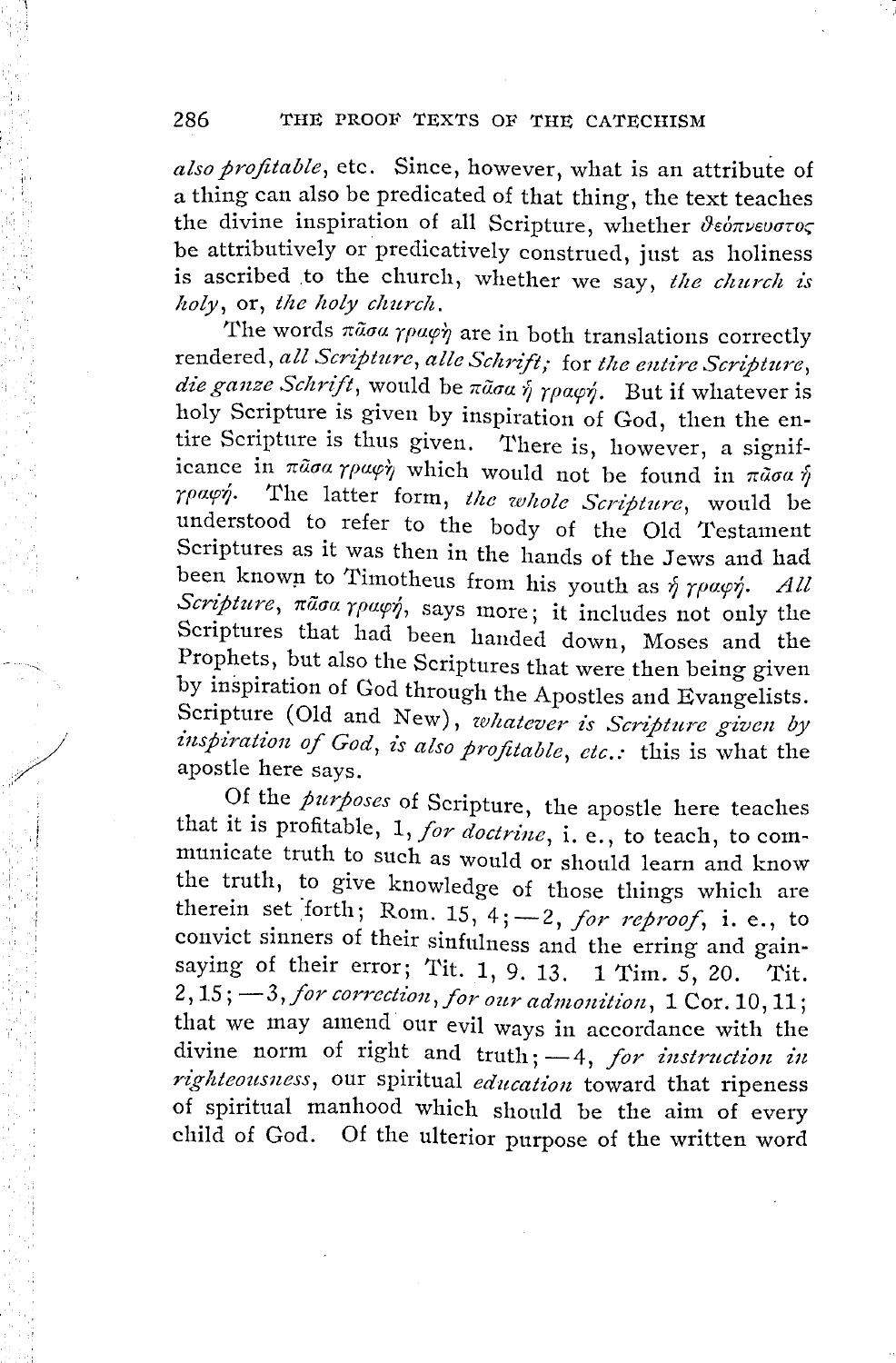the apostle has said before, v. 15; it is *man's salvation*  through faith which is in Christ Jesus.

The *perspicuity* of the Bible is asserted when the apostle says that Scripture is profitable for doctrine, and that not only to readers of ripe understanding and profound learning, but even to a child; v. 15. 16.

The *efficacy* and *sufficiency* of Scripture is also apparent, when it is said to be able to make *wise unto salvation,* and to make the man of God *perfect, thoroughly furnished unto all good works.* The *man of God* is every man who is of the household of God, either in the ministry or otherwise. Whatever duties may be encurnbent upon a Christian, he may be fitted for their performance by the word of Scripture, and by the same means he may obtain his soul's salvation. Such is the efficacy and sufficiency of the Book of books.

Thus, then, we have in this text a compend of Bibliology and an earnest admonition to use the Scriptures with all diligence and unceasingly all the days of our lives.

<sup>1</sup>Cor. 2, 13: *Which things also we speak, not in the words which man's wisdom. teacheth , but which the Holy Ghost teacheth , comparing spiritual things with spiritual.* 

The apostle, having in the preceding context declared that he and his fellow apostles were by the Spirit of God imbued with a *knowledge* of spiritual things, now proceeds to state that the *utterance* of these things was not in words of human wisdom, but that the same Spirit who taught them to know whereof they spoke, also taught them to speak of what they knew, so that when they spoke they uttered the thoughts of the Holy Ghost in words of the Holy Ghost. The progress from *ειδώμεν* to *λαλούμεν* is marked by *xai ; also,* and *).a).ou1ir:;v* more expressly than *Uroµ1:.v* denotes the utterance in words,  $\lambda \dot{o}$ pois. The verb *aurxpluesu*, which the English Bible renders *compare,* and Luther, *richten ,*  means *to match together.* Uttering the *things* of the Holy

*~ I*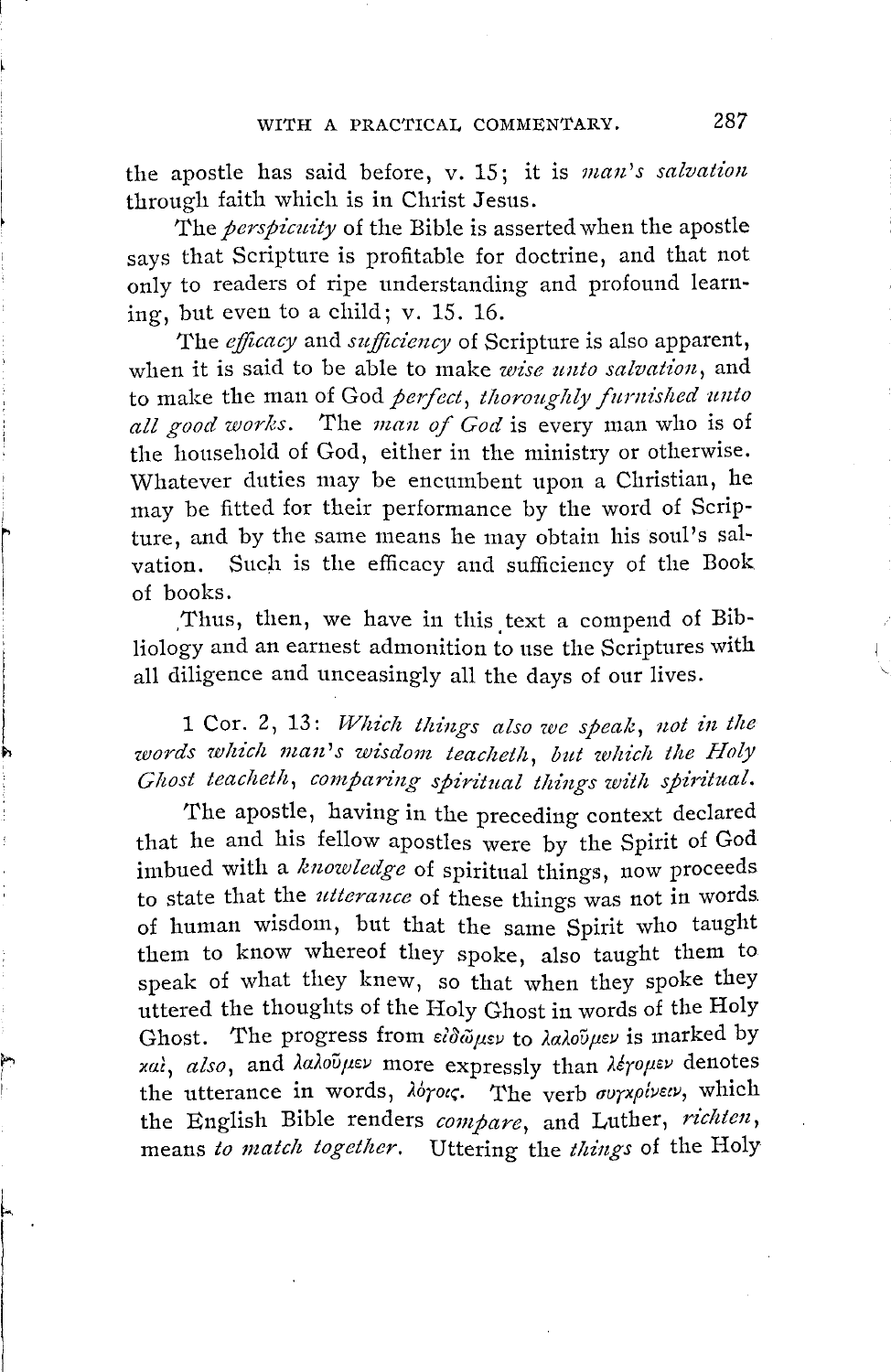Spirit in *words* of the Holy Spirit, the apostles match or join together spiritual things with spiritual, both the things and the words being of the Spirit of God.

*John 5, 39: Search the scriptures; for in them ye think ye have eternal life: and they are they which testify of me.* 

This is an endorsement of the entire Old Testament as a revelation of God to teach the way of salvation and testify of Christ, the Savior. The plural  $\tau dr$  requires to the The plural, τάς γραφάς, refers to the various books of Scripture, *the Scriptures,* the writings of Moses and the Prophets, and Christ approves them all without exception or restriction. The verb,  $\partial \rho \epsilon \nu \nu \tilde{a} \tau \epsilon$ , is of peculiar force, denoting a thorough search as distinguished from a superficial view or hasty perusal. 'Epsuvare may be either indicative or imperative. If the latter, it is an injunction, if the former, an approval, of the study of the written Word, not for the purpose of Higher Criticism, for which this text leaves no room, but that the reader may be made wise unto salvation through faith which is in Christ Jesus.

Luke 11, 28: *Blessed are they that hear the word of God, and keep it.* 

*..* 

A voice out of the multitude had pronounced the mother of Jesus blessed because of her motherhood. The Lord accepts the macarism, but gives a different reason. Mary was indeed blessed, but not because she had been made the mother of Christ. Elizabeth, filled with the Holy Ghost, had given the proper reason, saying, *Blessed is she that* BE-LIEVED.1) Mary had believed the word that came to her by the angel in the annunciation,<sup>2</sup>) the words that the shepherds reported in the night of the nativity,<sup>3)</sup> the words of the boy Jesus spoken in the temple,4) the words spoken to the fathers of old, 5 ) and we are repeatedly told that she *kept*  these sayings and things and *pondered* them in her heart.<sup>6</sup>) Such was the manner of Mary's blessedness. Not by im-

*1)* Luke 1, 45. 4) Luke 2, 51. 2) Luke 1, 38. 5) Luke 1, 54. 55. 3) Luke 2, 19. 6) Luke 2, 19. 51.

 $\ddot{\phantom{1}}$ 

ì.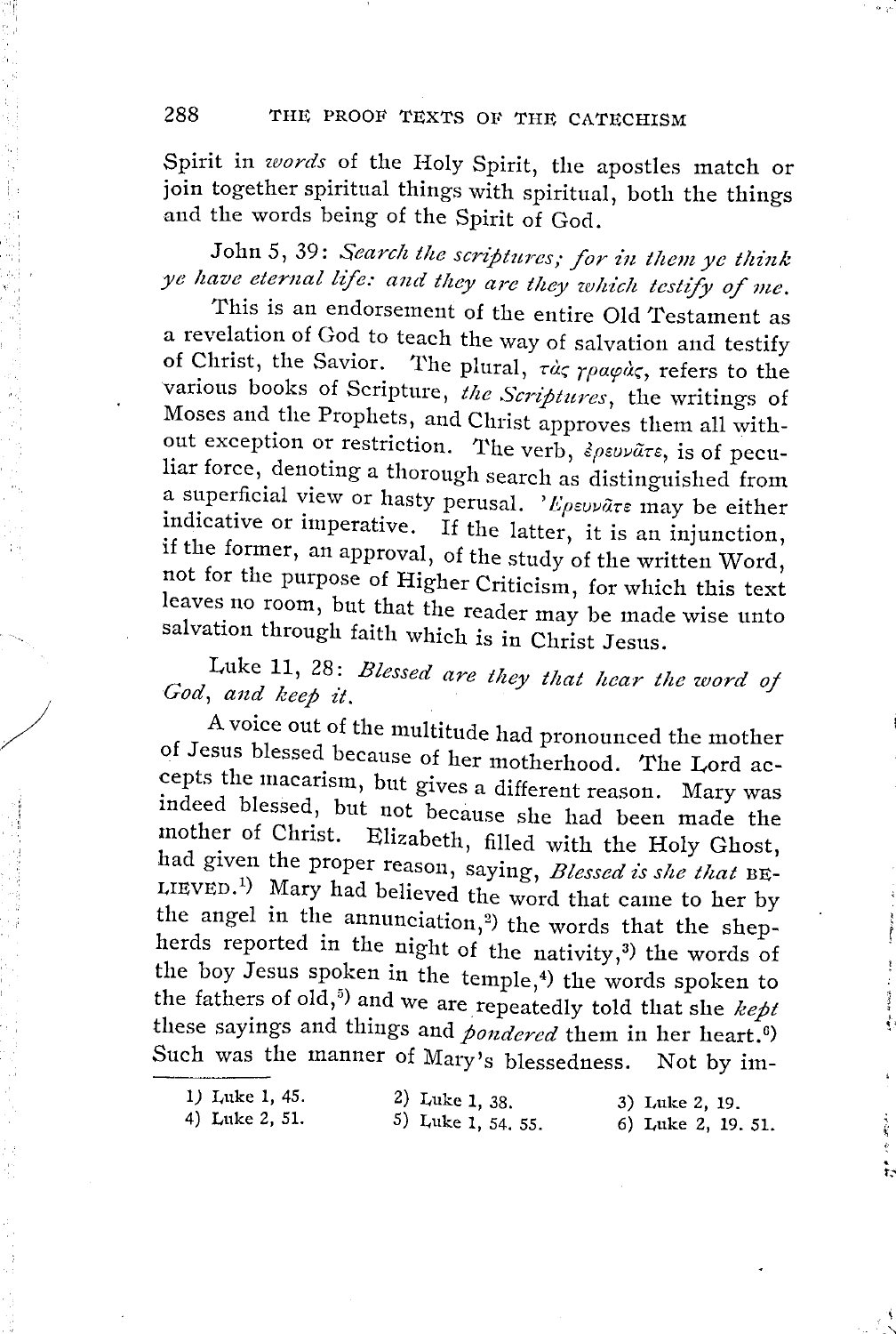maculate conception, not because of her virgin motherhood, but by the word of divine grace which she had heard and kept, was she blessed. And this blessedness was not open to her alone, but to all who would likewise hear and accept and keep the word of God in which we have eternal life.

# **The Ten Commandments.**

Micah 6, 8: *He hath shewed thee, O man, what is good; and what doth the Lord require of thee, but to do*  justly, and to love mercy, and to walk humbly with thy God?

This text closes the first act of *the Lord's controversy*  with his people.<sup>1</sup>) The Lord has challenged the ungrateful people to state what grievance they may have against Him who has done them no evil and only good.<sup>2</sup>) Thereupon Israel, knowing and acknowledging that the people cannot lay charges against the Lord, but that, on the contrary, the Lord has just claims to make against the people, answered the question, '' What have I done to thee? '' with the counter question, "What are we to do to the Lord? What does he demand of us? Would he have sacrifices of calves, of thousands of rams, of ten thousand rivers of oil, of our own firstborn?"<sup>3</sup>) The climax is very emphatically expressive of the people's readiness to balance their account with God, to be even with him at any cost. *To* humble the pride and arrogance hidden in this offer of the conscience-stricken people, the prophet steps in with the words of our text. He accosts the speaker, *O man,* 01~, as if to say, "What manner of language is this? Hast thou forgotten what thou art, *man,* taken from the dust of the earth, flesh born of the flesh? Wouldst thou place thyself on a level with the Lord, thy Maker, and barter with him? What wouldst thou give him that is not already his own? It is *thyself* thou owest him, thy body and soul, and in order that thou shouldst serve him in righteousness, he hath shown

 $\overline{z}$ 

<sup>1)</sup> Micah 6, 2 ff. 19 2) Micah 6, 3-5. 3) Micah 6, 6. 7.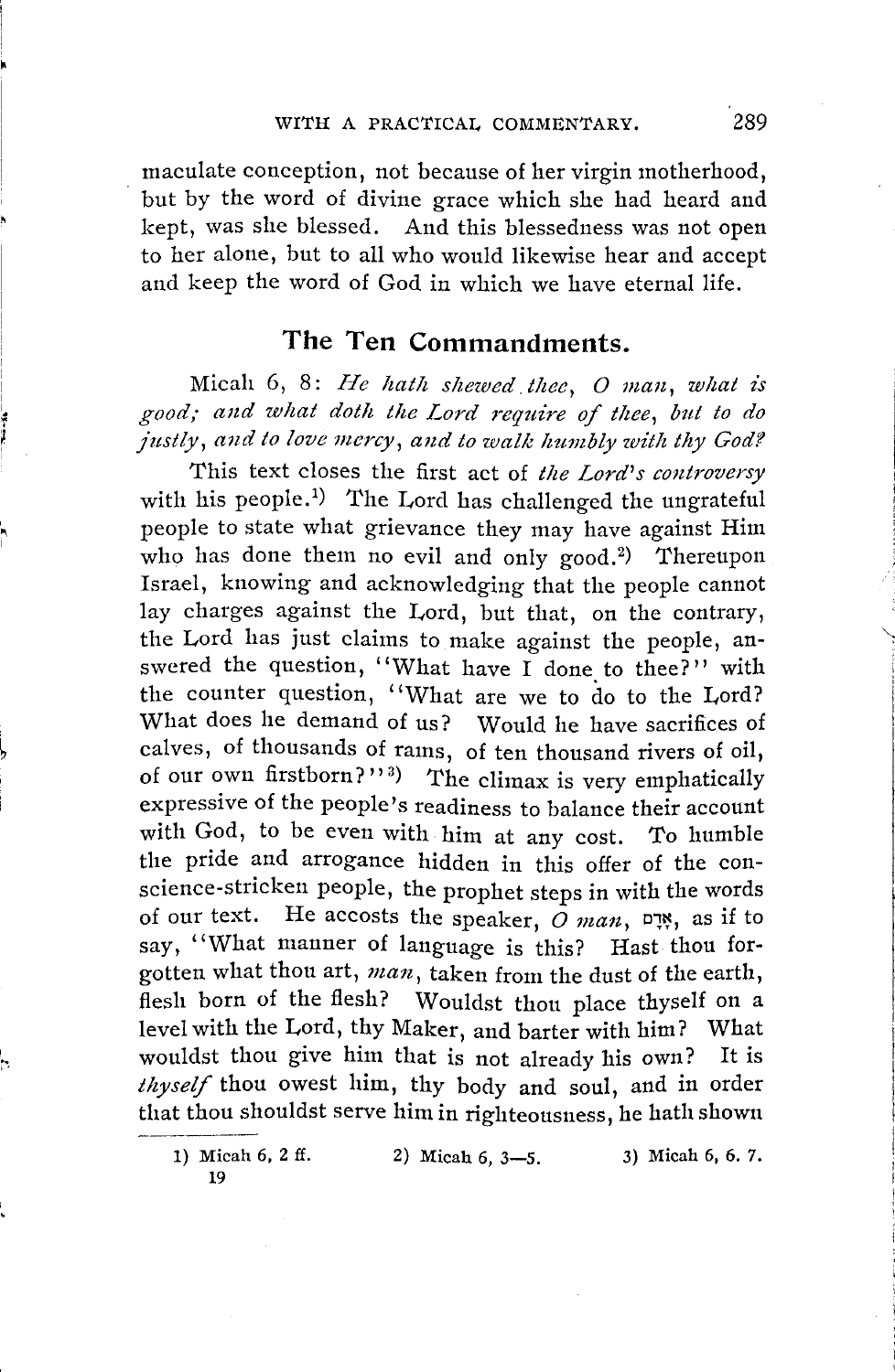thee what is good, and requires of thee to live according to his commandments, not in arrogant self-righteousness, but loving mercy and walking humbly with thy God.'' *With thy God,* :r;i,~-c.v, is not the same as *before* thy God, but indicates that our ways should be the ways of God, he being ever with us and we with him, *walking*, that is, moving forward step by step, as he directs us and leads us by his commandments. And this conformity with the commandments of God should not be of outward works only, but also of heart and soul, a heart that *loves mercy,* and a soul that is *humble* and trusts in God, *its* God. This is more than all whole burnt offerings and sacrifices.1)

Dent. 6, 6. 7: *And these words, which I command thee this day, shall be in thine heart: and thou shalt teach them*  $diligently$  unto thy children.

The words referred to are the words of the *law,* and the present admonition is addressed to Israel, the people of God.<sup>2</sup>) The speaker is Moses, by whom God promulgated his law in Israel, and what he here says is itself an injunction to all those to whom he was, under God, the lawgiver of the people. It is a maxim of human law that the first demand the law makes is that it should be known. And here the duty to know the law and to bear it in mind is imposed upon all whom the law concerns. Ignorance of the law is no excuse, but is itself a violation of the law. And inasmuch as a father is responsible for his children and bound to see to their welfare, it is also his duty to teach the law to his children, and to do this with all diligence, lest his children, being ignorant of the law, in and by such ignorance offend against the law. Again, the children also are not excused by ignorance of the law, and if it is the parent's duty to teach them the law, it is their duty with parent 5 dary to coach them the law, it is then dity with<br>all diligence to learn the law and to keep it in mind at all<br>times and everywhere. See the continuation, Exod. 6, 7-9.

1) Mark 12, 33. 2) Dent. 6, 4. 5.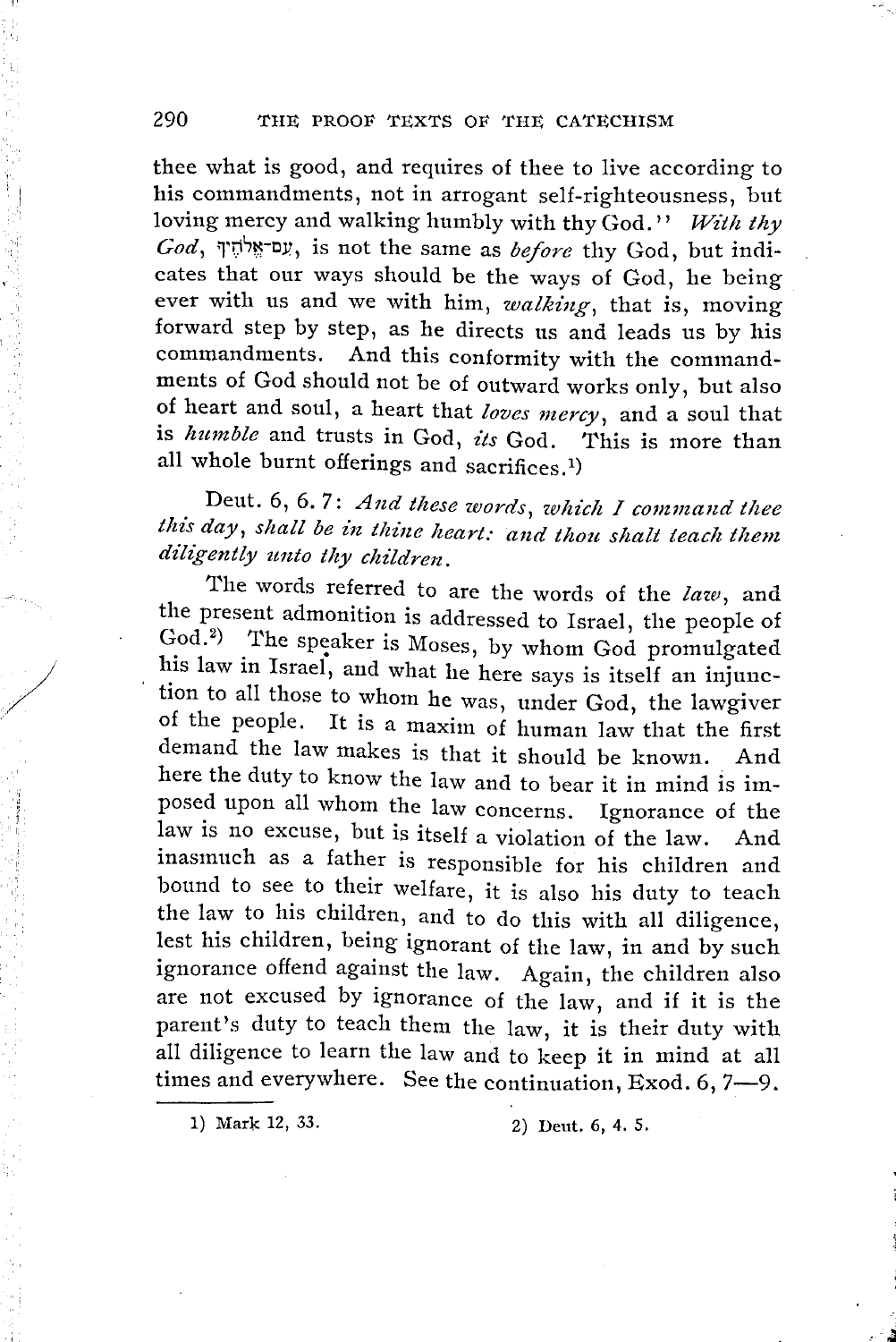Rom. 2, 14. 15: For when the Gentiles, which have not the law, do by nature the things contained in the law, these, having not the law, are a law unto themselves: which shew the work of the law written in their hearts, their conscience also bearing witness, and their thoughts the mean while ac*cusing or else excusing one another.* 

The text is here quoted to substantiate the statement that God, in the creation of man, wrote the law in man's heart. 1 ) St. Paul speaks of the Gentiles and describes them as *having not the law*. He thereby distinguishes them from the Jews, who had the law, that is, the written law as it was codified and promulgated through Moses, the lawgiver of Israel. And yet the Gentiles are not without law. While they have not the law as the Jews have it, given in the form of a code of law written in the book of the law, they are law unto themselves, a norm of right and wrong which is really and truly *law*, νόμος, the published will of the lawgiver, of equal stringency with the law of Sinai, but differing in form and in the mode of publication. 'Through Moses the law was published as a code of statutes written in the book of the law, or as words or commandments graven in tablets of stone. The Gentiles, too, had the moral law, but differently published, *written in their hearts,* and in a different form, *shewing the* WORKS *of the law,* indicating in every instance of internal or external human action what was in accordance with the will of God, so that, whatever any man would do or forbear, commit or omit, he might, by consulting the moral norm inscribed in his heart, know whether such act or work was good or evil, in conformity or at variance with the divine will. Thus the Gentiles, when they obeyed their superiors and maintained conjugal fidelity, or when they abstained from murder and theft and fornication, did the things contained in the law. And doing these things *by nature,* they shewed the works of the law written in their

1) Q. 8.

',.\_

',<br>'' בין יינו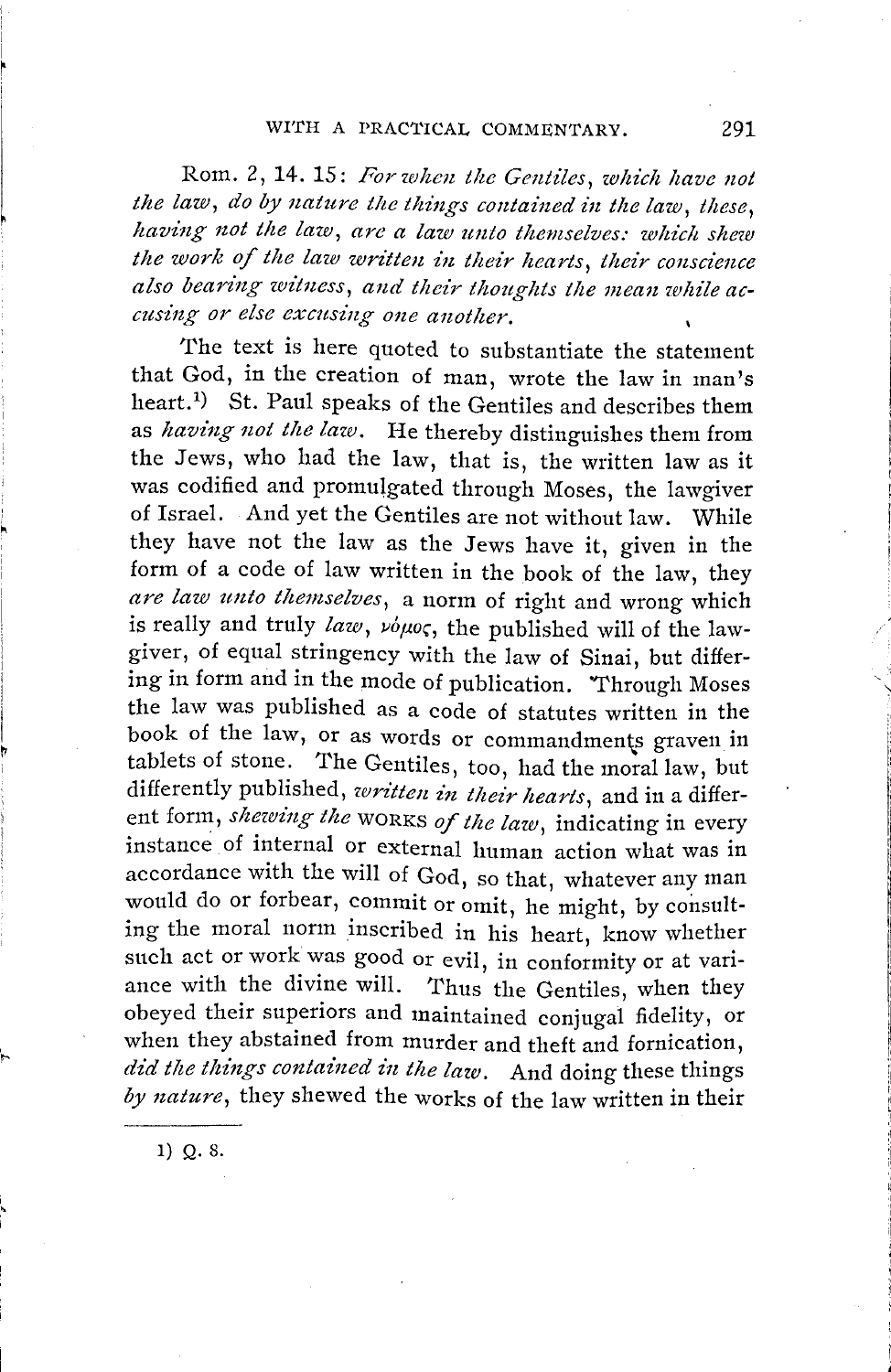hearts, a natural law handed down from generation to generation, not by traditional statutes, but by natural propagation, inheriting with their nature the natural law. And as at no time a new race of men had been created from which the Gentiles had taken their origin, but as *from one blood all nations of men* have come,1) the natural law must have come down to the later generations of men from the same source from which their common nature was descended, from Adam and Eve, our common ancestors, in whose hearts as in those of their natural descendants the natural law must have been written by their Creator's hand.

That this natural law is really *law,* a stringent and authoritative norm of right, is evinced by man's *conscience,*  which *bears witness* to the law and testifies to every man that he is subject to that law and responsible to him who has given it and, as a jealous God, watches over and vindicates its dignity. As a law, it is not an aesthetical, but an ethical norm, not a rule determining what is pleasing and beautiful or the contrary, but what is right or wrong, and, therefore, the thoughts that are set astir by the voice of this law and the testimony of man's conscience are not of aesthetical, but of ethical concern, *accusing or else excusing one another,* 

 $\frac{1}{2}$ 

1 Tim. 1, 5: *Now tlze end of tlze commandment is charity out of a pure heart.* 

The *commandment*,  $\pi$ aparrelia, here spoken of is the doctrine which Christian ministers are charged to preach concerning those things which Christians should observe in holiness of life. The end,  $\tau \epsilon \lambda o \varsigma$ , that to which it should tend or lead, is said to be *charity*,  $\frac{\partial \gamma}{\partial x}$ , love, out of a pure *hea rt.* Sin, the transgression of the law, proceeds out of the heart, the impure, evil heart.<sup>2</sup>) Thus, also, the fulfilling of the law should proceed from the heart, a pure heart, sanctified by the Spirit of God. While, according to this

<sup>1)</sup> Acts 17, 26. 2) Matt. 15, 19.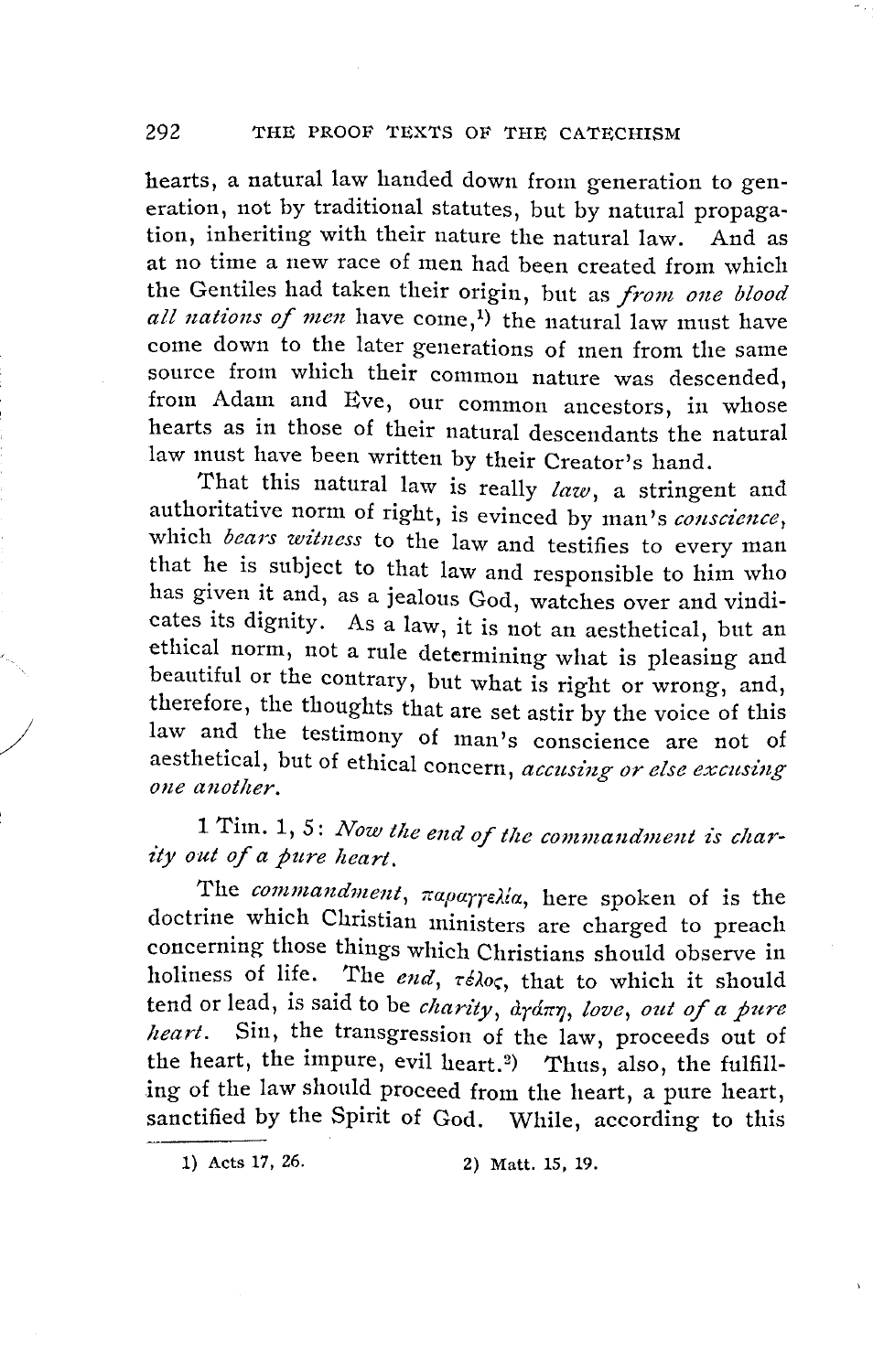#### *WI'tH* A PRACTICAL COMMENTARY. <sup>293</sup>

text, compliance with the law may seem a very simple and easy thing, only love and nothing more, the text teaches that the fulfilling of the law is not only difficult, but impossible, to the natural man, who lacks precisely that from which the fulfilling of the law must spring, *a pure heart*.

Rom. 13, 10: *Therefore love is the fulfilling of the law*.

In the 8th verse of the chapter St. Paul has said, *He that loveth another hath fulfilled the law.* This he has proved in the 9th verse by showing that all the special commandments of the law are summed up, *dναχεφαλαιούται*, are briefly recapitulated, in the word, *Thou shalt Love thy neighbor as thyself.* For this he gives a reason when he says, v. 10, *Love worketh no ill to his neighbor*. To work ill to his neighbor is the manner of an enemy, who bates his neighbor, while love *is kind*, γρηστεύεται,<sup>1</sup>) a disposition to do good, to benefit others. Now, every commandment of the law which regulates our relations to our neighbor serves as a safeguard and protection to the neighbor's interests, his dignity, life, spouse, property, and honor, his welfare in general. *Hence,* the apostle concludes in our text, *love is the fulfillment of the law,* as already stated in the words above, *He that loveth another hath fulfilled the law,* and not only the commandments of the second, but also those of the first table, since only *!te who loveth God loveth his brother also.*<sup>2</sup>)

# THE FIRST COMMANDMENT.

Is. 42, 8: *I am the Lord: that is my name: and my glory will I not give to another, neither my praise to graven images.* 

This text condemns idolatry of every kind, gross and fine. To give to any person or thing besides God the honor

<sup>1) 1</sup> Cor. 13, 4.

<sup>2) 1</sup> John 4, 21. Note, also, Luther's explanation of the commandments of the second table.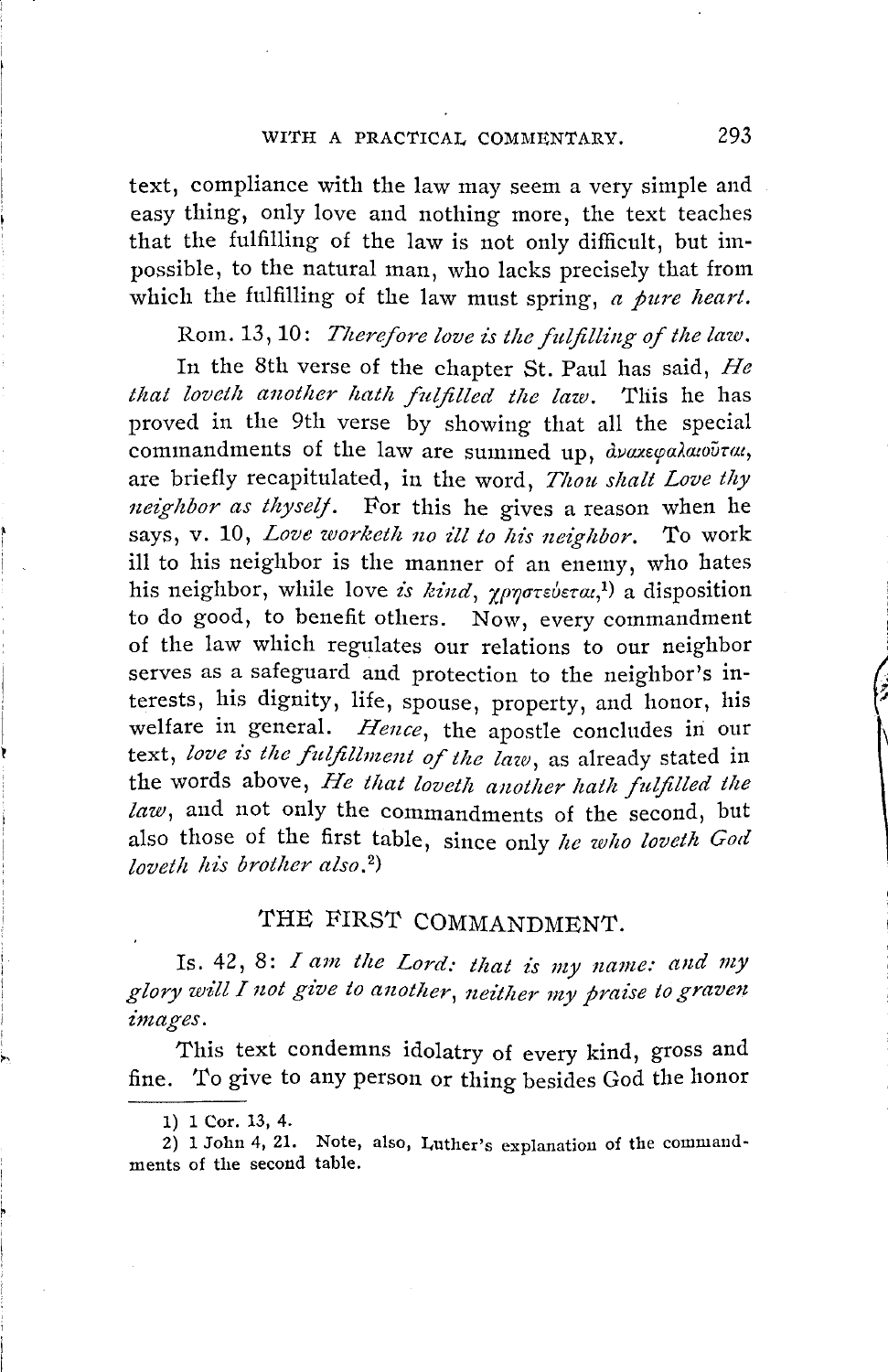and praise we owe to God, is idolatry. This is a sin for which there is no excuse. God has revealed himself to man as *t!te one personal* ('J~, I,) *Supreme Being;* this is his *name,*  whereby we should *know him* as what he is and would be to us, and whereby he would be called by us, *Thou*, the *Lord, my God.* Instead of this, the idolater turns around and says *to the fine gold, Thou art my confidence*,<sup>1</sup>) or *cries* and says to the fine gold, Thou art my confidence,<sup>1</sup>) or cries<br>out, saying, Great is Diana of the Ephesians,<sup>2</sup>) giving honor and praise to a graven image. Such is idolatry.

Matt. 4, 10: Thou shalt worship the Lord thy God, and Him only shalt thou serve.

This text pertains to the words of Answer 15, *actually to ... adore a creature as God.* 

Satan had tempted Jesus in the desert to commit idolatry by worshiping him, and this is a part of Christ's reply to the tempter. Being himself God, he might have said: "Get thee down before me, Satan, and worship me." But being man, *made of a woman and made under the law*,<sup>3)</sup> in his state of humiliation, he gave as the reason for his refusal to comply with the devil's demand a commandment of God saying, *It is written, Thou shalt, etc.* He refers to such passages as Deut. 6, 13 and 10, 20; and thus his refusal to worship Satan is stamped as an act of obedience to the law of God. But if this law, though it does not mention Satan, prohibits the worship of Satan, it also prohibits the *worship* of all other creatures, all manner of idolatry.

*J* 

Ps. 115, 3.4: *But our God is in the heavens; He hath done whatsoever he hath pleased. Their idols are silver and gold, the work of men's hands.* 

This text sets forth the blasphemous perverseness and foolishnesss of idolaters, who, instead of trusting in God, the almighty Maker of heaven and earth, who from his celestial throne governs the universe, repose their trust and

1) Job 31, 24. 2) Acts 19, 28. 3) Gal. 4, 4.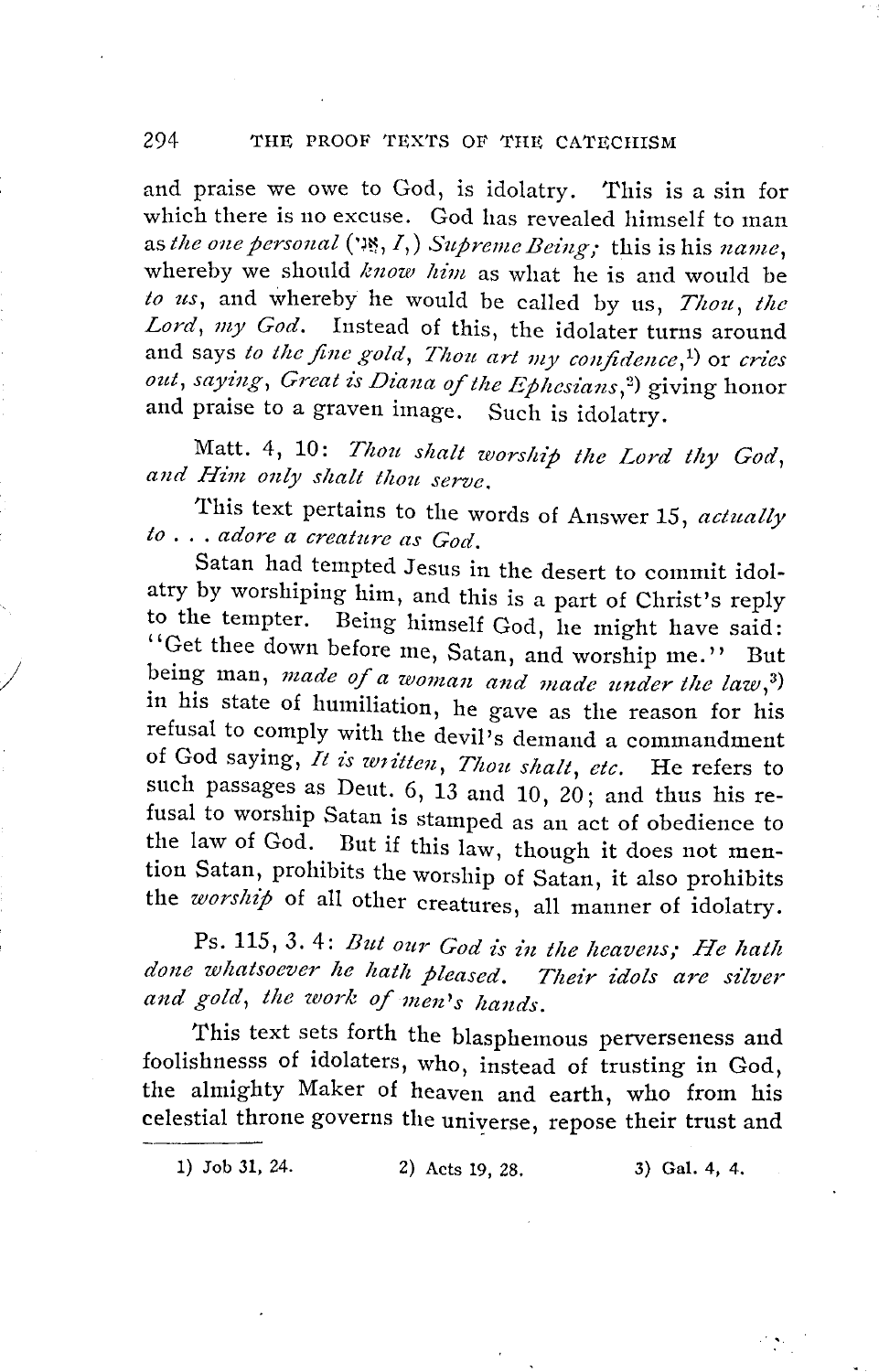confidence in what is so far beneath themselves as they are beneath God, idols of silver and gold, the work of their own or other men's hands. This ungodly foolishness is more at length described and derided in the verses following our text,<sup>1</sup> as also in Is. 44, 9--19 and Jer. 10,  $3-9$ . Such foolishness is also practised by those who seek help and succor before the statues or pictures of saints, etc.

Matt. 10, 28: *Fear not them which kill the body, but are not able to kill the soul: but rather fear Him which is able to destroy both soul and body in hell.* 

The context shows that these words are specially directed to those who are threatened or afflicted with persecution because of their confession of the Christian faith. 2 ) God is almighty and omniscient; he has numbered the very hair of our heads and promised us his protection, $3$ ) while, on the other hand, Christ will deny those who deny him, and he that finds his life by denying him shall lose it<sup>4)</sup> under the just judgment of him who *is able to destroy both*  soul and body in hell. On the other hand, our enemies and persecutors are creatures who may, at their utmost, kill the body, and that only with the permission of Him without whom no sparrow falls to the ground.<sup>5</sup>) In view of all this it is evident idolatry to fear the creature instead of fearing the Creator, the Father Almighty, and putting our trust in Him.

Matt. 10, 37: *He that loveth father or mother more* than me is not worthy of me: and he that loveth son or *daughter more than me is not worthy of me. ·* 

That children should love their parents, and that parents should love their children, is proper according to the will and commandment of God. But filial and parental love is perverted into a sin when it infringes upon the love we owe

4) Matt. 10, 31. 39.  $, 5)$  Matt. 10, 29. 30.

*/* 

<sup>1)</sup> Ps. 115, 5-8. 2) Matt. 10, 16-39. 3) Matt. 10, 30. 31.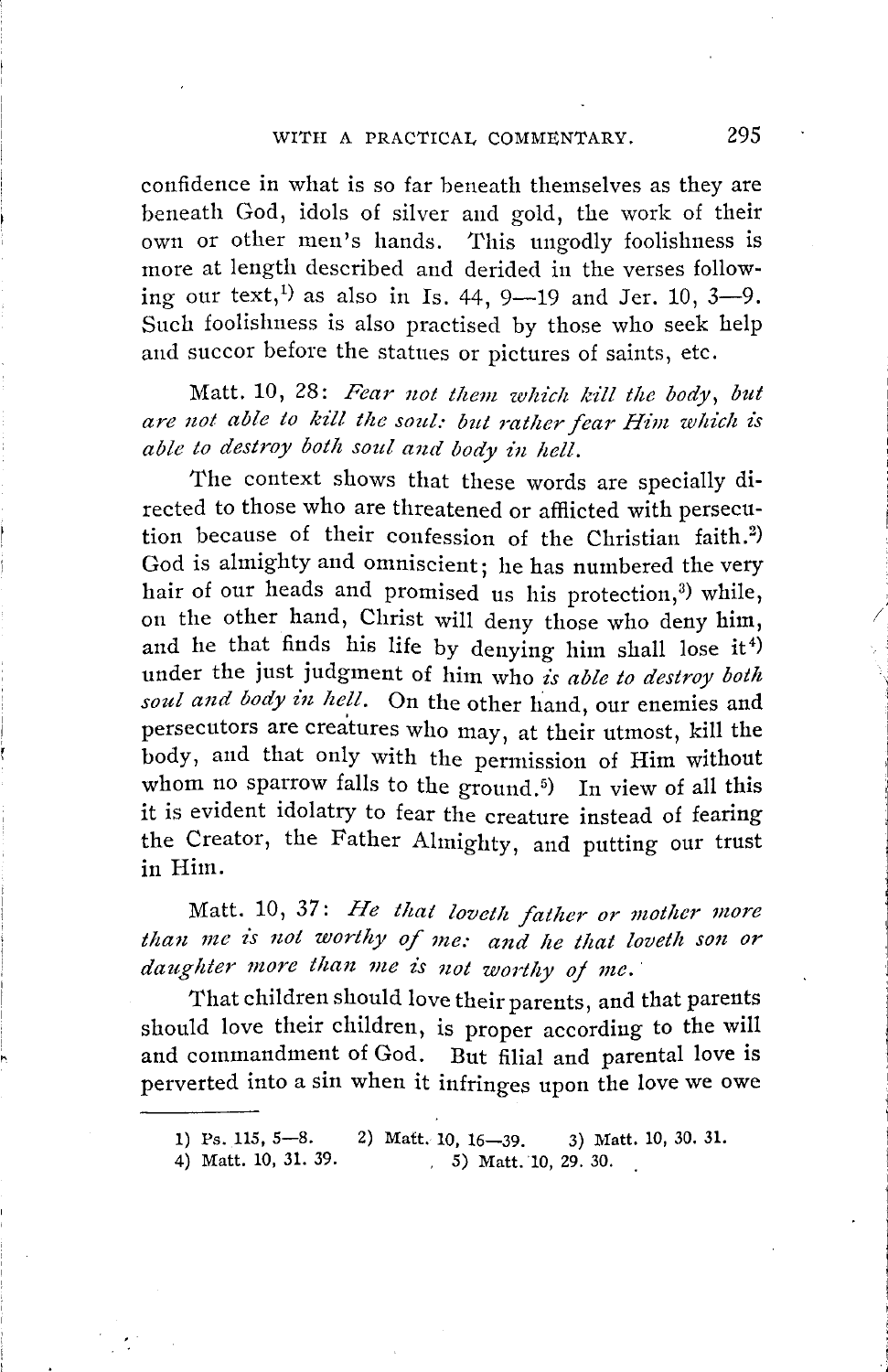our Savior and our God. He is Supreme, over all, God blessed for ever;<sup>1</sup>) and hence, to love any inferior being more than God is clearly idolatrous, placing that creature not only beside but even above God. The judgment which Christ pronounces upon such idolaters is, They are *not worthy of me.* The meaning of these words appears from the parallel text, Luke 14, 26: If any man come to me, and hate not his father and mother ... , *he cannot be my disciple.* Christ loved the Father above all things, also above his mother according to the flesh,<sup>2</sup>) even above his own life,<sup>3</sup>) and his disciples must do likewise. Hence an idolater cannot be a disciple of Christ; and he who is not with Christ, is against him, an enemy of Christ and under the wrath of God.

Prov. 3, 5: *Trust in the Lord with all thine heart;* and lean not unto thine own understanding.

God is the supreme Intelligence. The Lord by wisdom hath founded the earth; by understanding hath he established the heavens.<sup>4</sup>) Hence, to lean to our own inferior understanding instead of trusting in the Lord with all our heart is idolatry. As in the previous text God does not prohibit filial and parental love, but its perversion into idolatry, so also here God does not forbid the ordinate *use* of our understanding, but its idolatrous *abuse.* 

Jer. 17, 5: *Cursed be the man that trusteth in man, and* Jer. 17, 5: *Cursed be the man that trusteth in man, and*<br>maketh flesh his arm, and whose heart departeth from the<br>Lord.

The continuation of this text is, For he shall be like the *heath in the desert, and shall not see when good cometh;* but shall inhabit the parched places in the wilderness, in a salt land and not inhabited.

*Blessed is the man that trusteth -in the Lord, and whose hope the Lord is. For he shall be as a tree planted by the* 

1) Rom. 9, 5. 3) John 14, 31.

/

2) Luke 2, 48. 49. 4) Prov. 3, 19.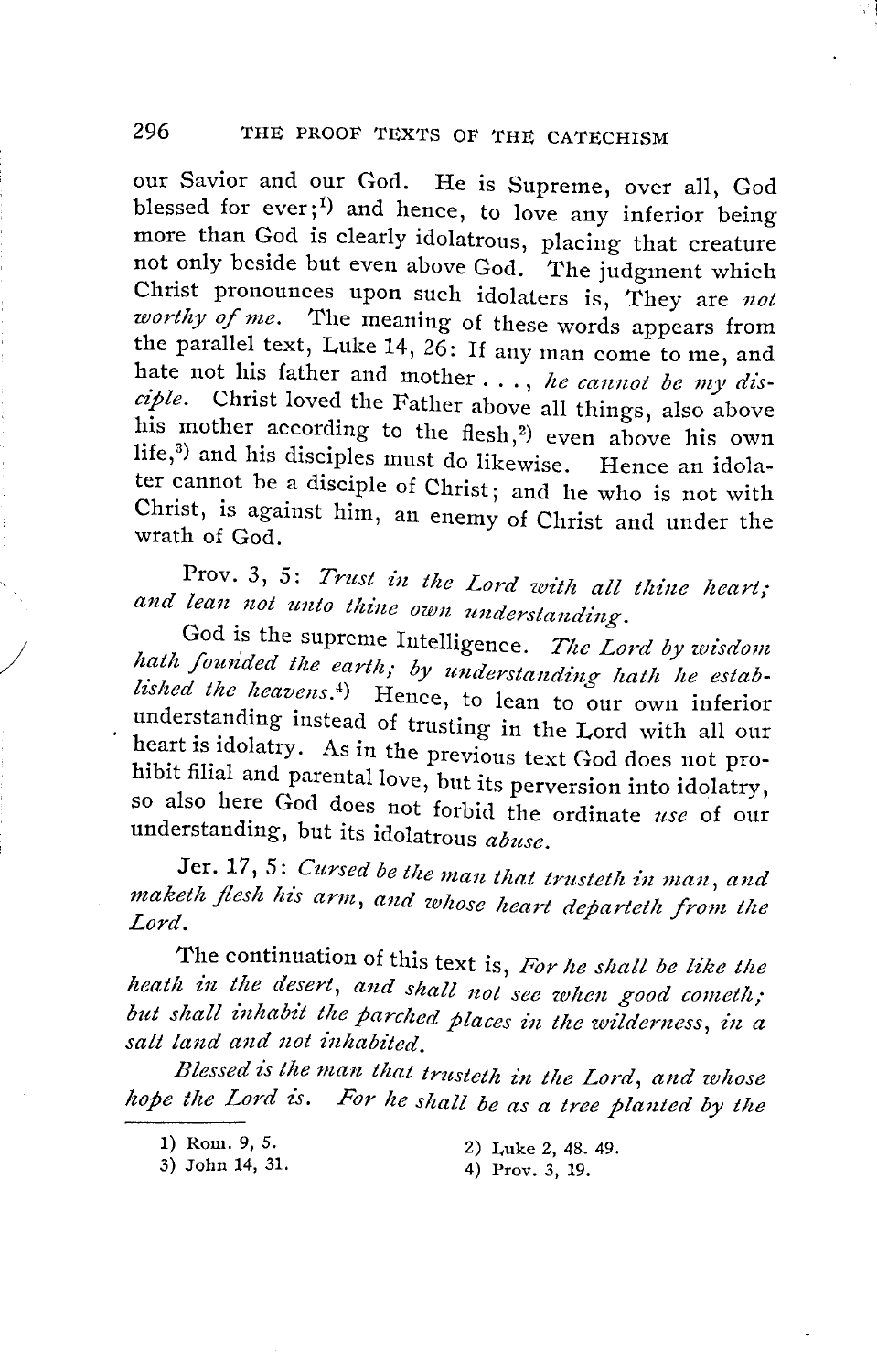#### WITH A PRACTICAL COMMENTARY. 297

*waters, and that spreadeth out her roots by the river, and shall not see when heat cometh, but her leaf shall be green; and shall not be careful in the year of droug!tt, neither shall cease from yielding fruit .* 1 )

Here, then, we have two parallel statements, the one beginning with, *Cursed be the man*, and the other with, *Blessed is the man.* The blessing is pronounced on *the man that trusteth in the Lord,* and his blessed state is then described as a state of prosperity such as God only, the Almighty, can give. The curse is, correspondingly, pronounced on him who in his heart *departetlt from the Lord*  and places his trust in man and his reliance on flesh, making that *his arm*, i. e., his strength,<sup>2</sup>) and when God in his wrath leaves these idolaters to their gods, their lot is as the prophet describes it, like the heath in the desert, etc.

Eph. 5, 5: For this ye know, that no whoremonger, or *unclean person, nor covetous man, who is an z"dolater, hath any inheritance in the kingdom of Chris; and of God.* 

The statement in point is that the covetous man is an idolater and cannot inherit the kingdom of God. The covetous man,  $\pi\lambda\epsilon\omega\epsilon\star\tau\gamma\varsigma$ , is he who craves for MORE pos*session* (πλέον έχειν). The German *habsüchtig* or *habgierig* comes near the Greek word, but does not quite cover it. But why is covetousness,  $\pi\lambda\epsilon_0\nu\epsilon\xi/\alpha$ , a species of idolatry? Because the insatiable love which the covetous man bears toward created things is greater love than that which man may bear toward God. For the love of God satisfies the soul, so that having Him the heart will want no more. But the covetous man is never satisfied, but, having much, wants more, and still more, and infinitely more. Thus covetousness,  $\pi\lambda$ *sovecta*, is in its very nature idolatry, placing silver and gold not only beside, but above God, and justly

<sup>1)</sup> Jer. 17, 6-8.

 $2)$  Cf. Ps. 84, 5: *Blessed is the man whose strength is in thee.*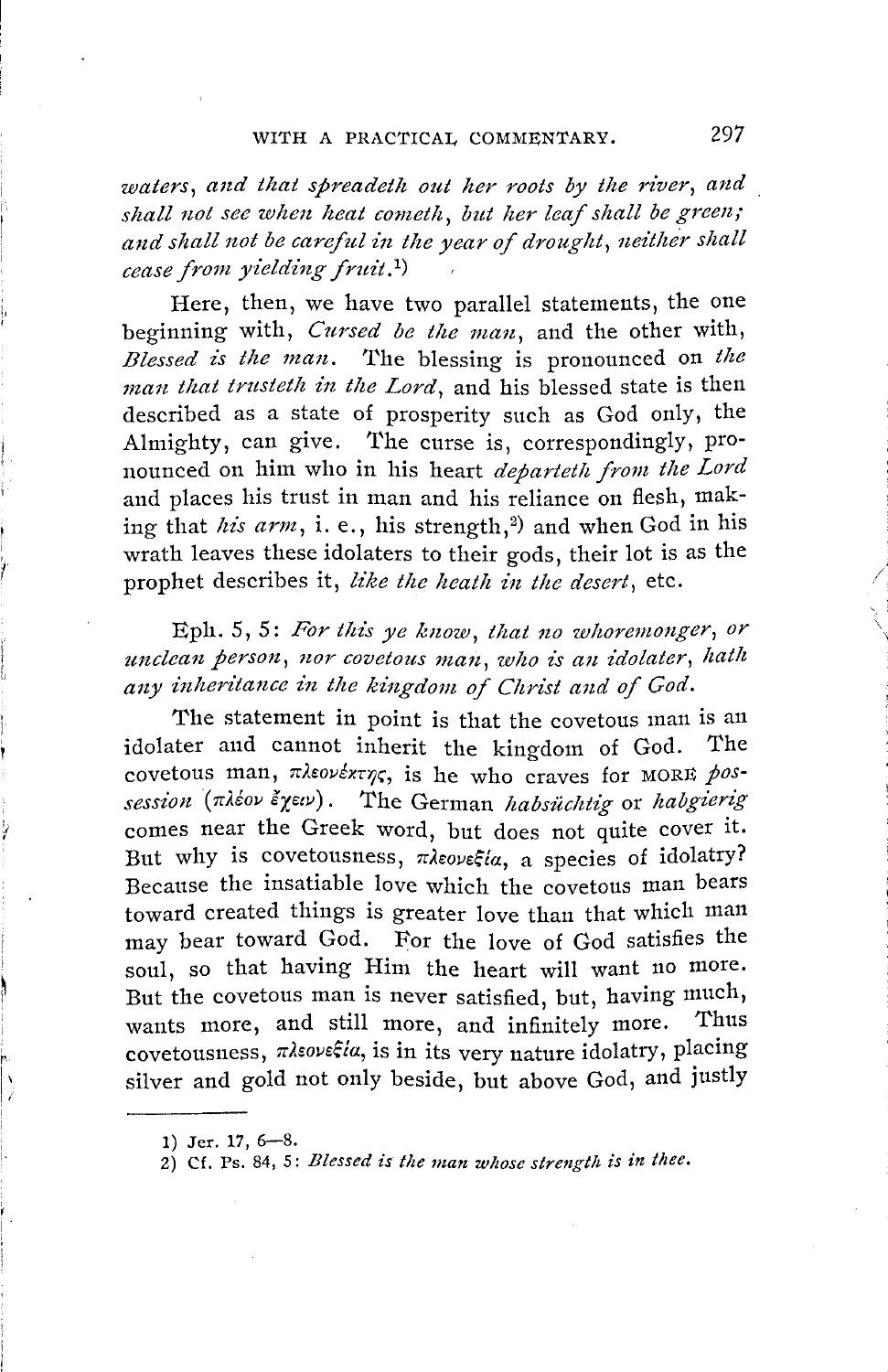excludes the covetous from that inheritance of which the Psalmist says, *I shall be satisfied*, when *I awake*, with thy *likeness.*  1 )

Phil. 3, 19: *Whose god is their belly, and whose glory* is in their shame, who mind earthly things.

The form of idolatry here described is, like that of covetousness, largely prevalent in our day, as it was in the days of St. Paul. It is the sin of materialism, of those *wlto mind earthly things,* who are absorbed in the things of this world; whose maxim is, Let us eat and drink, for to*morrow we die.*<sup>2</sup>) Of such the Apostle says, they *serve not* our Lord Jesus Christ, but their own belly,<sup>3</sup>) or, in our text, *whose God is their belly.* Man was made *for God,'1)* and every man should say with St. Paul: *God, whose I am and whom I serve*<sup>5</sup>). Christ 1, The *St. Paul: God, whose I am and whom I serve.*<sup>5</sup>) Christ has died for all, *that they which* live should not henceforth live unto themselves, but unto him *who died for them and rose again.* 6) To live for this world and to serve the belly instead of living unto Christ and God and serving him is, therefore, manifest idolatry, and idolatry of a base kind, whereby the votaries of the belly seek their glory in what is their shame, disgracing themselves in dishonoring God.

# dishonoring God.<br>Ps. 14, 1: *The fool hath said in his heart, There is no* God. They are corrupt, they have done abominable works.

The denial of God is also a violation of the first commandment, *Thou shalt have no other Gods before me;* for this implies that man should regard and adore as his God the one true God who places at the head of his commandments the statement, *I am the Lord thy God.* 7) The text calls him who denies the existence of God a *fool,* whose sin is not only ungodly, but also unreasonable, being at variance with the joint testimony of all the creatures of the

/<br>|<br>|-

<sup>1)</sup> Ps. 17, 15. 2) 1 Cor, 15, 32. 3) Rom. 16, 18.

<sup>4) 1</sup> Cor. 8, 6. eig air 6v.<br>
5) Acts 27, 23.<br>
5) 2 Cor. 5, 15.<br>
7) Exod. 20, 2

<sup>7)</sup> Exod. 20, 2. Deut. 5, 6.